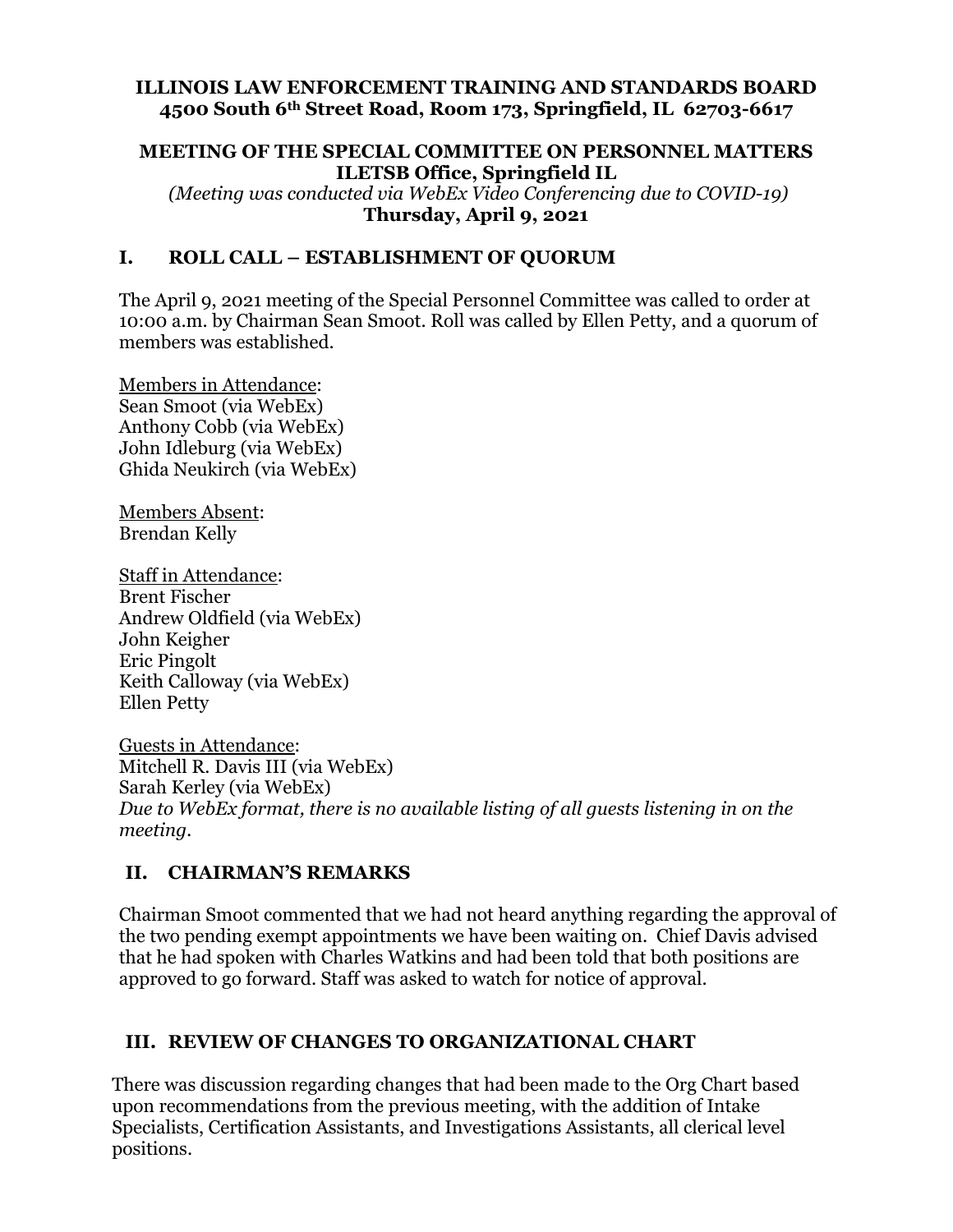Whether additional clerical staff was necessary for the FOIA Officer was discussed, and it was decided that the proposed FOIA Assistant position could be written to allow for an additional identical incumbent, should there be a need for another down the road. It was clarified that all positions are full-time, and it was asked that the Org Chart be updated to reflect this. It was also recommended that all clerical staff from the various departments who would help gather information in response to FOIA requests attend the required FOIA certification training through the AG's website. It was suggested that records retention be included in the FOIA officer job duties, and Sarah indicated that she would forward a sample job description to Ellen to use for this. The possible need for the use of contractual outside IT services for initial buildup of the website was discussed. Kerley explained the procurement process and time involved with posting and filling such a contractual position or contracting with an IT services vendor. She also cautioned that emergency action is not always approved in order to comply with deadlines created through legislation, as the perception is that lawmakers take that into consideration when setting those deadlines.

Chairman Smoot asked that formal approval of the Org Chart with updates suggested today be put on the agenda for the next meeting.

# **IV. REVIEW OF CHANGES TO PROPOSED SERVICE AREA MAP**

The regional service map was discussed, allowing committee members to add their input. Ratios between field staff and officers and agencies for each region were reviewed. It was suggested that a brief narrative be included with the figures for each region to give the rationale of why the map was drawn up in the way it was. Fischer explained that the regions were developed based upon the number of both law enforcement agencies and officers in each area, their density with regard to the size of the regions, as well as historical experience with regard to issues or problems originating from specific locations around the state. Whether or not there were already civilian oversight committees in operation in the various regions of the state to which complaints could be referred for investigation was also taken into consideration. Adjustments were made from the original draft of the map to the figures presented today to better align the workload among the field staff. Additionally, Region 1 was broken down to separate out Chicago P.D.  $(1)$  from the remainder of the region  $(1)$ . It was noted that the 3 field staff in Region 1A and 1B are the same 3 people – not an additional 3 people – there are still only 14 field staff positions overall. Finally, it was clarified that the position descriptions will be written to reflect that field staff coordinate with one another across regions and across the state to ensure complete coverage when there are areas experiencing a high volume of cases. The field staff distribution and regions can be adjusted down the road after a few years, based on the actual workload experienced across the state.

Chairman Smoot asked that formal approval of the Service Area Map with updates suggested today be put on the agenda for the next meeting.